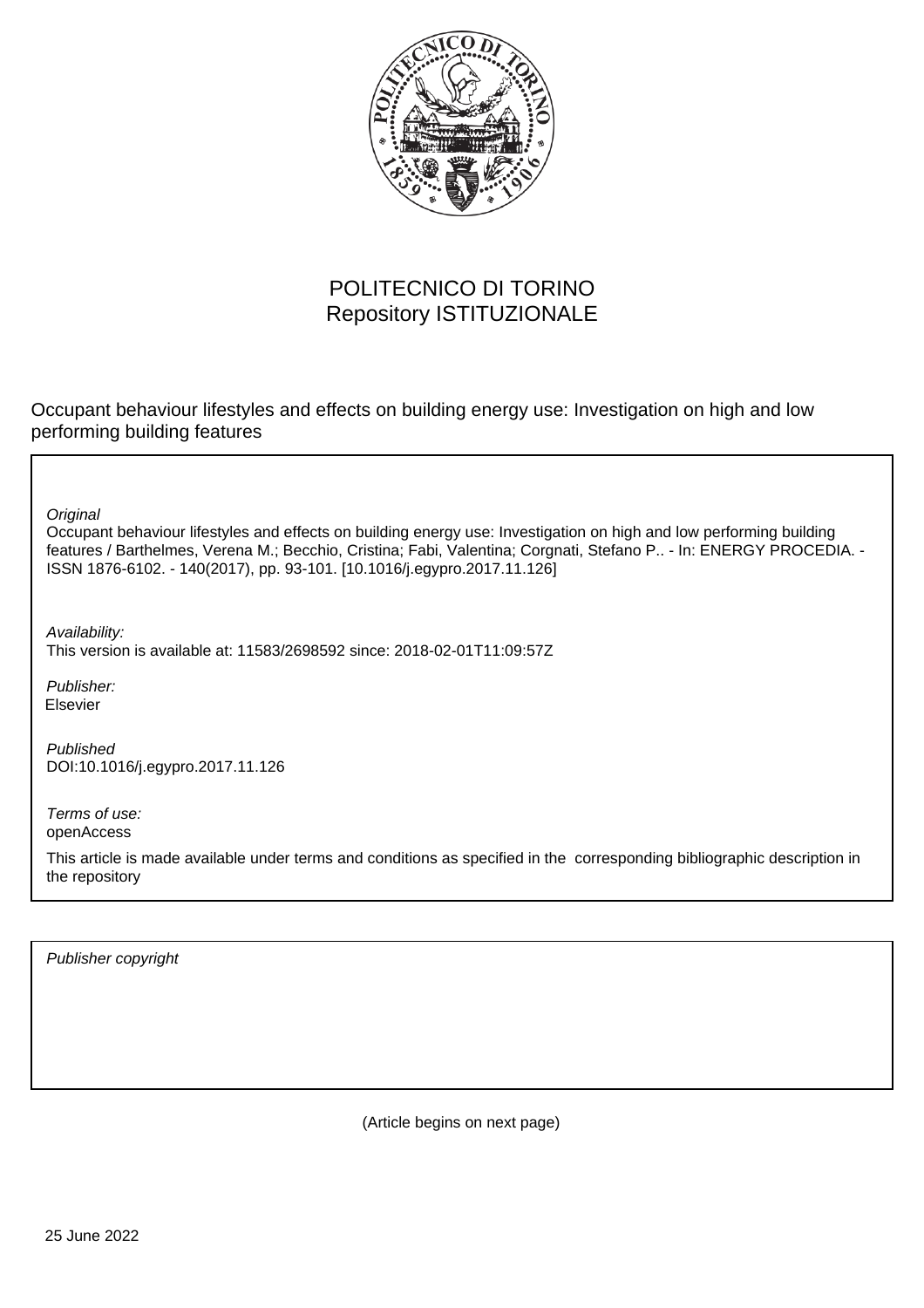



Available online at www.sciencedirect.com

**ScienceDirect** ScienceDirect

Energy Procedia 140 (2017) 93-101

Energy Procedia

www.elsevier.com/locate/procedia

AiCARR 50th International Congress; Beyond NZEB Buildings, 10-11 May 2017, Matera, Italy

# Investigation on high and low performing building features Occupant behaviour lifestyles and effects on building energy use:

Verena M. Barthelmes<sup>a\*</sup>, Cristina Becchio<sup>b</sup>, Valentina Fabi<sup>a</sup>, Stefano P. Corgnati<sup>a</sup>

temperature function for a long-term district heat demand forecast *a Department of Energy (DENERG), Politecnico di Torino, Corso Duca degli Abruzzi 24, Turin 10129, Italy*  $\mathcal{L}$ , A. Pinaa , P. Ferrão<sup>a</sup> , J. Fournier<sup>b</sup> *39, Turin 10125, Italy*  $\mathbf{B}$ .  $\mathbf{B}$ *b TEBE Research Group, Interuniversity Department of Regional and Urban Studies and Planning (DIST), Politecnico di Torino, Viale Mattioli* 

#### **Abstract**

energy codes have led to energy efficient design strategies with the aim of reaching the nearly-zero energy target. The success of they assume. In line with this, the present study employs building simulations to demonstrate the potential impact of different occupant behaviour lifestyles on the energy use of a Mediterranean (i) residential nearly-zero energy building (nZEB) underconstruction and a (ii) Reference Building (RB) whose envelope-driven loads dominate the consumption profile. prolonging the investment return period. Occupant behaviour is known to be one of the key sources of uncertainty in the prediction of building energy use. Extended literature reviews linked the large performance gaps between residential buildings with same properties and similar climate conditions to the way occupants interact with the building envelope and systems. Furthermore, in the last decades, more stringent these strategies is now heavily dependent on how the occupants interact with the building, or rather, on the energy-related lifestyles

© 2017 The Authors. Published by Elsevier Ltd. Peer-review under responsibility of the scientific committee of the AiCARR 50th International Congress; Beyond NZEB  $\mathbf{b}_{\text{unillations}}$ renovation scenarios were developed (shallow, intermediate, deep). To estimate the error, obtained heat demand values were Buildings.

Keywords: Occupant behaviour; behavioural lifestyles; dynamic energy simulation; building energy use; nearly-zero energy building The results showed that when only weather change is considered, the margin of error could be acceptable for some applications

### scenarios, the error value increased up to 59.5% (depending on the weather and renovation scenarios combination considered). **1. Introduction**

Energy-related occupant behaviour in buildings is a key aspect for building design optimization, energy diagnosis, performance evaluation, and building energy simulation due to its significant impact on real energy use and indoor critical scenarios), and values success summation due to its significant impact on real chergy use and muodienvironmental quality in buildings [1]. Human actions affect the real building energy use directly and indirectly by

1876-6102 © 2017 The Authors. Published by Elsevier Ltd.

Peer-review under responsibility of the Scientific Committee of The 15th International Symposium on District Heating and  $*$  Corresponding author. Tel.:  $+390110904551$ . *E-mail address:* verena.barthelmes@polito.it

Peer-review under responsibility of the scientific committee of the AiCARR 50th International Congress; Beyond NZEB Buildings 10.1016/j.egypro.2017.11.126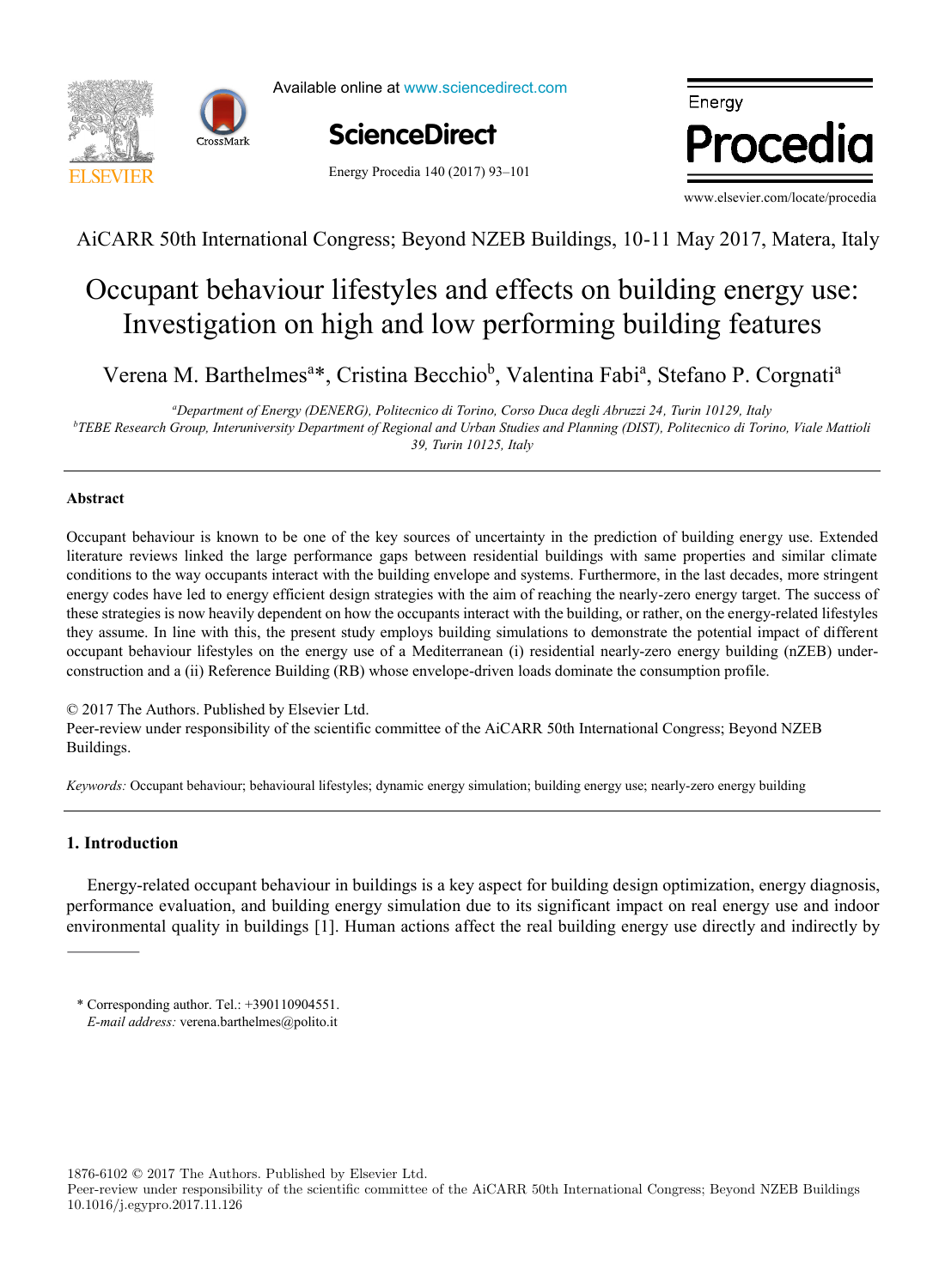regulating the heating and cooling set-point, the ventilation rate, the window blind position, turning on/off or dimming lights, turning on/off equipment, and setting indoor thermal, acoustic, and visual comfort criteria. A variety of internal and external factors drives the human to interact in a certain way with the building and its systems [2]. Various field studies measured the impact of occupant-driven parameters on energy consumptions in residential buildings means to data gathering setups and monitoring campaigns [3,4]. The outcomes showed large discrepancies in the effect of occupant behaviour among houses in a community and across communities, with corresponding large impacts on energy use. In detail, some studies have shown that the behaviour of the household members may lead to differences in energy consumptions of over 300% [5,6]. Therefore, the consideration of occupant behaviour becomes a crucial aspect and should be addressed accurately as standard practice in low-energy design and post-occupancy behavioural change programs.

Promoting and achieving energy-conscious behaviour among households is indeed a key issue for reducing energy consumptions in the residential sector [7]. Outcomes from domestic behavioural change programs at national level [8] and worldwide [9] showed an energy saving potential around 15 to 18% by raising the awareness of the building occupants in homes.

Furthermore, in the past 20 years, more stringent energy codes and environmental standards have led to energy efficient design strategies in the building sector in order to reach the nearly zero energy target. Indeed, the technological solutions for the building envelope and the efficiency of the building systems were optimized and now the success of these high performing buildings are heavily depend on how the occupants interact with them [10]. In this context, the unpredictable loads generated by the users gain greater influence than in buildings whose envelope-driven loads dominate the consumption profile [11] and stakeholders of energy behavioural change programs might have to focus on different key aspects depending on the energy performance levels of the building.

In line with this, this paper aims to stress the urgent need of more solid occupant behaviour reference models and to show how the impact of human-related factors on the building energy use might change by assuming different levels of building energy performance. In particular, three occupant behaviour lifestyles were assumed: low consumer (LC), standard consumer (SC), and high consumer (HC). These lifestyles were established by considering six different types of occupants' interaction with the building system regarding the (a) regulation of heating and cooling set-points, (b) energy use for equipment, lighting and domestic hot water (DHW), (c) ventilation rates, and (d) regulation of window blinds. This study wants to highlight the behavioural patterns that mostly influence the energy use with regard to the energy performance levels of the building and consequently to identify key variables that should be mainly addressed by decision-makers of behavioural change programs in low and high performing buildings.

#### **2. Methodology**

This study deploys EnergyPlus (version 8.4) simulations [12] for describing the effect of the occupant-driven variables on the building energy performance of a (i) residential nearly-zero energy building (nZEB) underconstruction and a (ii) "traditional" Reference Building (RB) whose envelope-driven loads dominate the consumption profile. In detail, the characteristics of the RB are established by using the same geometrical model of the nZEB, but considering different performance levels of the building envelope and the HVAC systems.

The weather conditions of Turin are considered, based on the Italian Climatic data collection Gianni De Giorgio (IGDG) Weather for Energy Calculation database of climatic data [13].

#### *2.1. Case study*

The case study (Figure 1) represents an Italian significant design experience of a residential 147-m<sup>2</sup> nZEB [14], the so-called CorTau House, in which the architectural quality in the refurbishment of a traditional rural building is combined with high-performing energy solutions [15]. The design is based on bioclimatic principles and the strategies adopted consist of a strongly insulated building envelope characterized by an exterior layer made of high density rockwool panels ( $\lambda$  =0.037 W/mK;  $\rho$  = 150 kg/m<sup>3</sup>). Windows are composed by aluminium frame with thermal break with low-e triple-pane glass with argon. With regard to the building primary system, a controlled mechanical ventilation (CMV) system with heat recovery and dehumidifier is combined with radiant floors for space heating and cooling in all rooms. Space heating and cooling is provided by a water-to-water heat pump, which also supplies DHW production.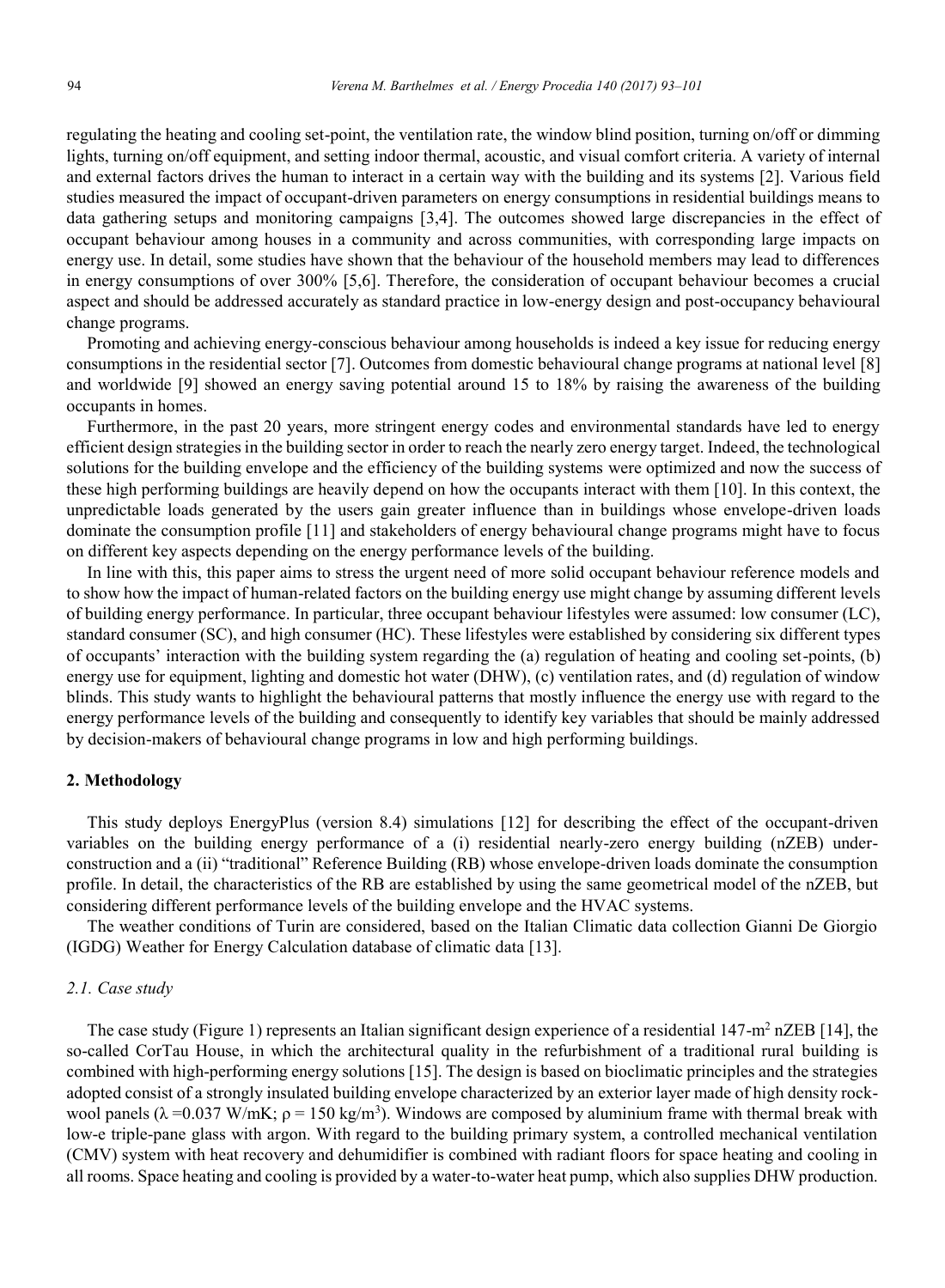The CorTau House represents a model of an all-electric building; according to nZEB definitions, a distinctive element of the building is, thus, the possibility to increase the energy independence from fossil energy sources. Electricity needs of the building for space heating and cooling, ventilation, lighting, equipment, and DHW production are covered by a grid-connected photovoltaic (PV) system installed on the roof. Table 1 summarises the main building feature characteristics of the case study as an nZEB (i) and the assumed RB (ii), whose energy performance requirements for the building envelope refer to the Italian directive for Climatic Zone E [16]. The building system of the RB was assumed to be composed by a traditional condensing boiler connected to radiant floors for space heating and a multisplit system for space cooling.



Fig. 1. CorTau House: EnergyPlus model.

| <b>Building</b><br>characteristics | Description   | $(i)$ n $ZEB$                                                             | $(ii)$ RB                                                               |  |
|------------------------------------|---------------|---------------------------------------------------------------------------|-------------------------------------------------------------------------|--|
| Envelope                           | External wall | 0.15                                                                      | 0.27                                                                    |  |
| U values                           | Ceiling       | 0.15                                                                      | 0.24                                                                    |  |
| (W/m2K)                            | Slab          | 0.19                                                                      | 0.26                                                                    |  |
|                                    | Window        | 0.96                                                                      | 1.8                                                                     |  |
| HVAC system                        | Heating       | Water heat pump (coefficient of<br>performance = $4.4$ ) + radiant floors | Condensing boiler (nominal<br>efficiency = $0.95$ ) + radiant<br>floors |  |
|                                    | Cooling       | Water heat pump (energy efficiency<br>ratio = $4.2$ ) + radiant floors    | Multi split system                                                      |  |
|                                    | Ventilation   | Controlled mechanical ventilation<br>(CMV) with heat recovery             | Natural ventilation                                                     |  |
|                                    | PV system     | $7 \text{ kW}_{\text{peak}}$                                              | $2.62 \text{ kW}_{peak}$                                                |  |

Table 1. Description of the building features assumed for the (i) nZEB and (ii) RB scenario.

#### *2.2. Occupant Behaviour Lifestyles*

Three categories of energy-related occupant behaviour lifestyles were defined and analysed in order to comprehend their effect on the energy performances of two case studies (low and high performing) characterised by different energy performance levels of the building features:

- Low consumer (LC)
- Standard consumer (SC)
- $\bullet$  High consumer (HC)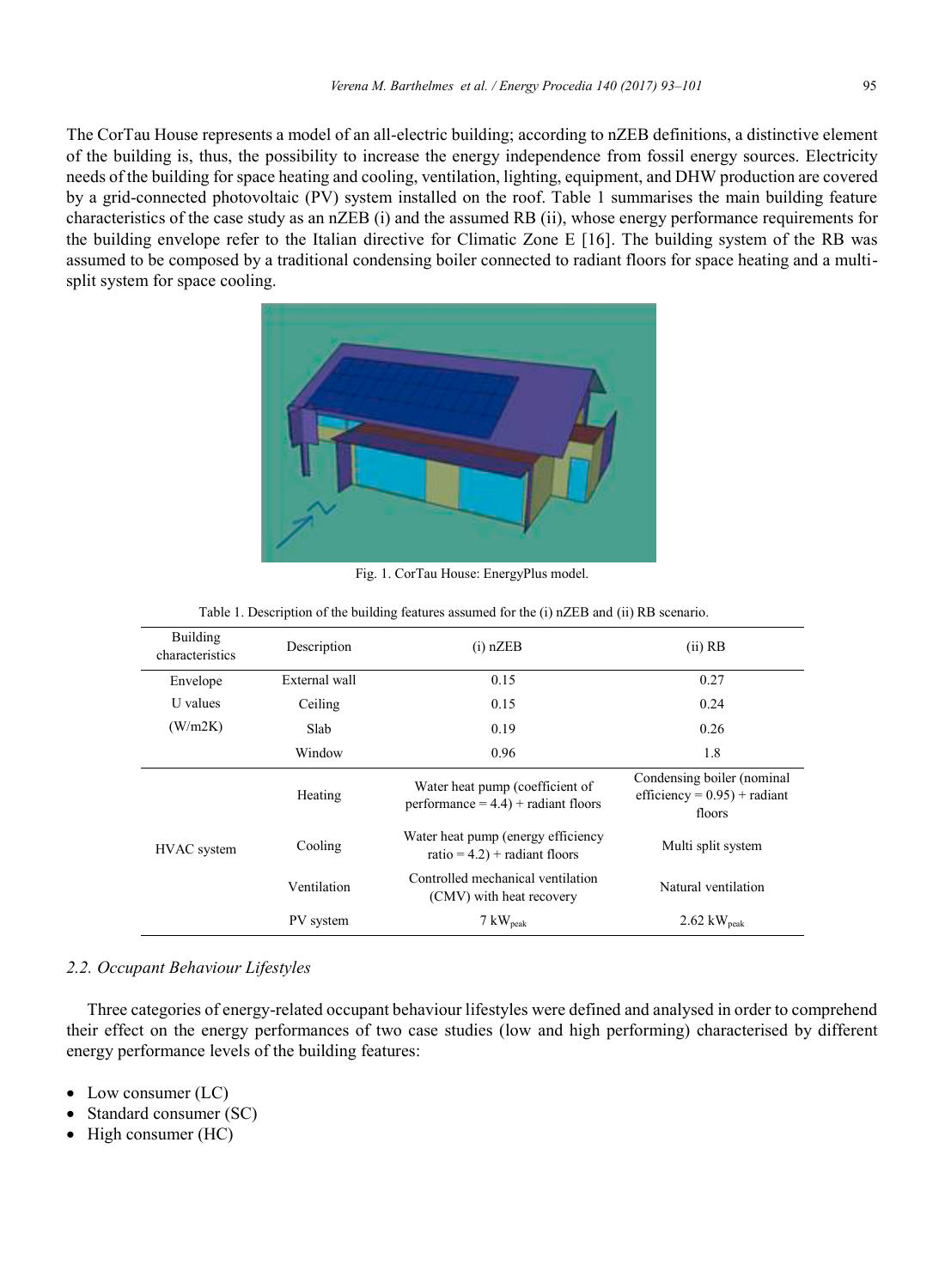These occupant behaviour lifestyles were assumed to influence the building energy performance through several key variables outlined in Table 2 [17].

In particular, the heating/cooling set-points and the ventilation rates refer to comfort categories described in EN15251 [18]; the high consumer variables refer to comfort category I, while the standard and low consumer variables refer to categories II and III, respectively. The temperature setting is constant for the high consumer level, while in the standard and low consumer profiles a setback of  $2^{\circ}C$  in the evening and night hours was taken into account (Table 2). In all configurations, the heating system was assumed to be active from October 15th to April 15th, according to Italian regulations for Climatic Zone E (Turin). The cooling system was set to operate from April 30th to September 30th.

| Occupant Behaviour                                | Low consumer $(LC)$                                                                                                               |                | Standard consumer (SC)                                                                             |                | High consumer (HC)                                            |               |
|---------------------------------------------------|-----------------------------------------------------------------------------------------------------------------------------------|----------------|----------------------------------------------------------------------------------------------------|----------------|---------------------------------------------------------------|---------------|
| Heating operation and set-<br>point $(^{\circ}C)$ | $5am-11pm$                                                                                                                        | $18^{\circ}$ C | 7am-8pm                                                                                            | $20^{\circ}$ C | $0$ am- $12$ pm                                               | $21^{\circ}C$ |
|                                                   | $11pm-5am$                                                                                                                        | $16^{\circ}$ C | 8pm-7am                                                                                            | $18^{\circ}$ C |                                                               |               |
| Cooling operation and set-<br>point $(^{\circ}C)$ | $5am-11pm$                                                                                                                        | $27^{\circ}$ C | 7am-8pm                                                                                            | $26^{\circ}$ C | $0$ am- $12$ pm                                               | $25.5$ °C     |
|                                                   | $11pm-5am$                                                                                                                        | $28^{\circ}$ C | 8pm-7am                                                                                            | $27^{\circ}$ C |                                                               |               |
| Ventilation rate (ACH)                            | 0.5                                                                                                                               |                | 0.6                                                                                                |                | 0.7                                                           |               |
| Equipment (schedule)                              | -10% referred to average<br>operational level for equipment                                                                       |                | Average operational level for<br>equipment                                                         |                | $+10\%$ referred to average<br>operational level for lighting |               |
| Lighting (schedule)                               | -10% referred to average<br>operational level for lighting +<br>optimization through daylight<br>control (continuous/off dimming) |                | Average operational level for<br>lighting                                                          |                | $+10\%$ referred to average<br>operational level for lighting |               |
| <b>Blinds</b>                                     | Optimization through daylight<br>control (only if glare index is higher<br>than $22$ )                                            |                | Only if solar radiation major<br>than $300W/m^2$ engraves on<br>fenestration surface, in<br>summer |                | Always open                                                   |               |
| DHW (l/pers.day)                                  | 40                                                                                                                                |                | 60                                                                                                 |                | 80                                                            |               |

Table 2. Key variables for the assumed occupant behaviour lifestyles.

As regards the occupancy level, the number of people per zone floor area were fixed to 0.04 person/m<sup>2</sup>, as defined by Italian Standard UNI 10339 [19], which leads to 5.88 occupants in the building. Lighting and electric equipment power densities were respectively defined equal to 3.88 and 5.89 W/m<sup>2</sup>, according to ASHRAE Standard 90 [20]. The standard consumer schedules for lighting and equipment refer to those of residential reference buildings available on the Department of Energy (DOE) dataset [21]. In order to assess the high consumer and low consumer scenarios (Figure 2 and 3), the operational levels of these standard schedules were, respectively, increased (HC) or reduced (LC) by 10% [11]. Additionally, the low consumer lighting use was optimized through daylight control (continuous/off dimming) means to the definition of illuminance set points throughout the building; in this method, daylighting illuminance levels are calculated by the software and then used to determine how much the electric lighting can be reduced. In particular, an illuminance level of 500 lux was guaranteed for the reference point in the studio and 300 lux for the other reference points in all the other rooms of the building.

Window blinds were considered always open for the high consumer lifestyle. The standard user was assumed to close the blinds in summer only if a solar radiation major than  $300 \text{ W/m}^2$  would engrave on the fenestration surface [22], while the low consumer blinds control was optimized through daylight control and activated if the glare index resulted higher than 22. The use of DHW was set to 60 l/pers day for the standard consumer and to 40 and 80 l/pers day respectively for the low and the high consumption profiles [23].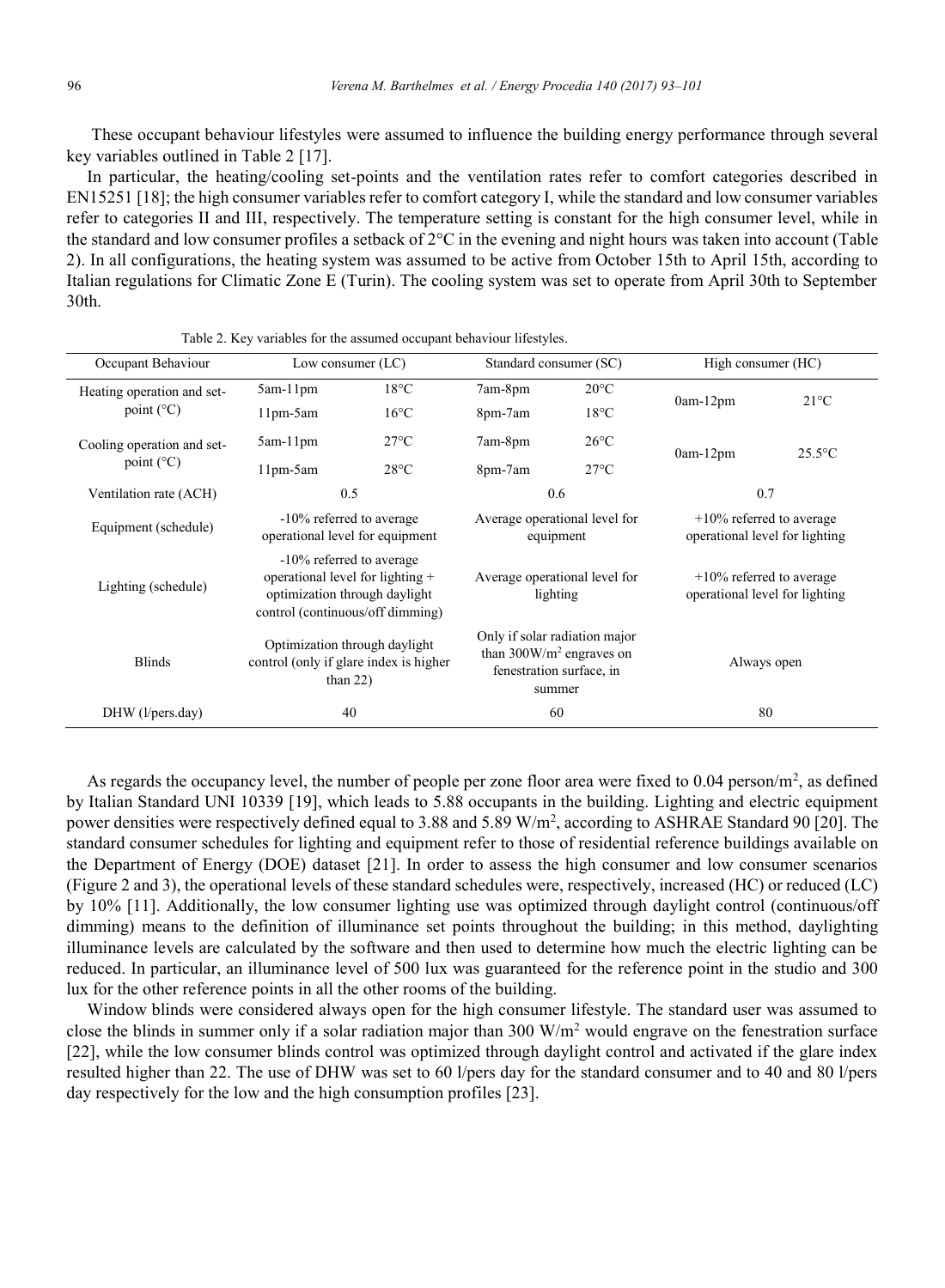

Fig. 2. Schedule variation for LC and HC scenarios: Lighting.



Fig. 3. Schedule variation for LC an HC scenarios: Equipment.

#### **3. Results**

The simulation results show the annual primary energy consumption (conversion factor from electricity to primary energy  $= 2.18$ ) of the analysed scenarios divided by end uses (space heating and cooling, lighting, equipment, pumps and fans, DHW production). In both cases, (i) nZEB and (ii) RB, the outcomes highlight significant differences in terms of building energy performance related to the different occupant behaviour lifestyles (Figure 4). If the total energy consumptions are considered (without taking into account the energy production by the PV system), the LC scenario leads to a variation of -23% and -24% in the nZEB and RB scenario, respectively. On the other hand, the HC scenario, instead, leads to an increase in terms of building energy use of  $+20\%$  and  $+26\%$ . Moreover, the outcomes show that in all the nZEB scenarios the most relevant incidence on the total energy consumptions is related to equipment (50-58%) and lighting use  $(13-20%)$  rather than to the energy uses for space heating (6-8%), space cooling (4%), DHW production (8-10%), fans (9-10%) and pumps (0.3-0.5%). In the RB scenario, instead, the incidence of the energy use for space heating gains much more importance (23-39%). In detail, this aspect is further highlighted in Figure 5 showing a large gap between primary energy consumptions for space heating and cooling in the low and high performing scenarios and higher variations due to different occupant behaviour lifestyles in the RB scenario.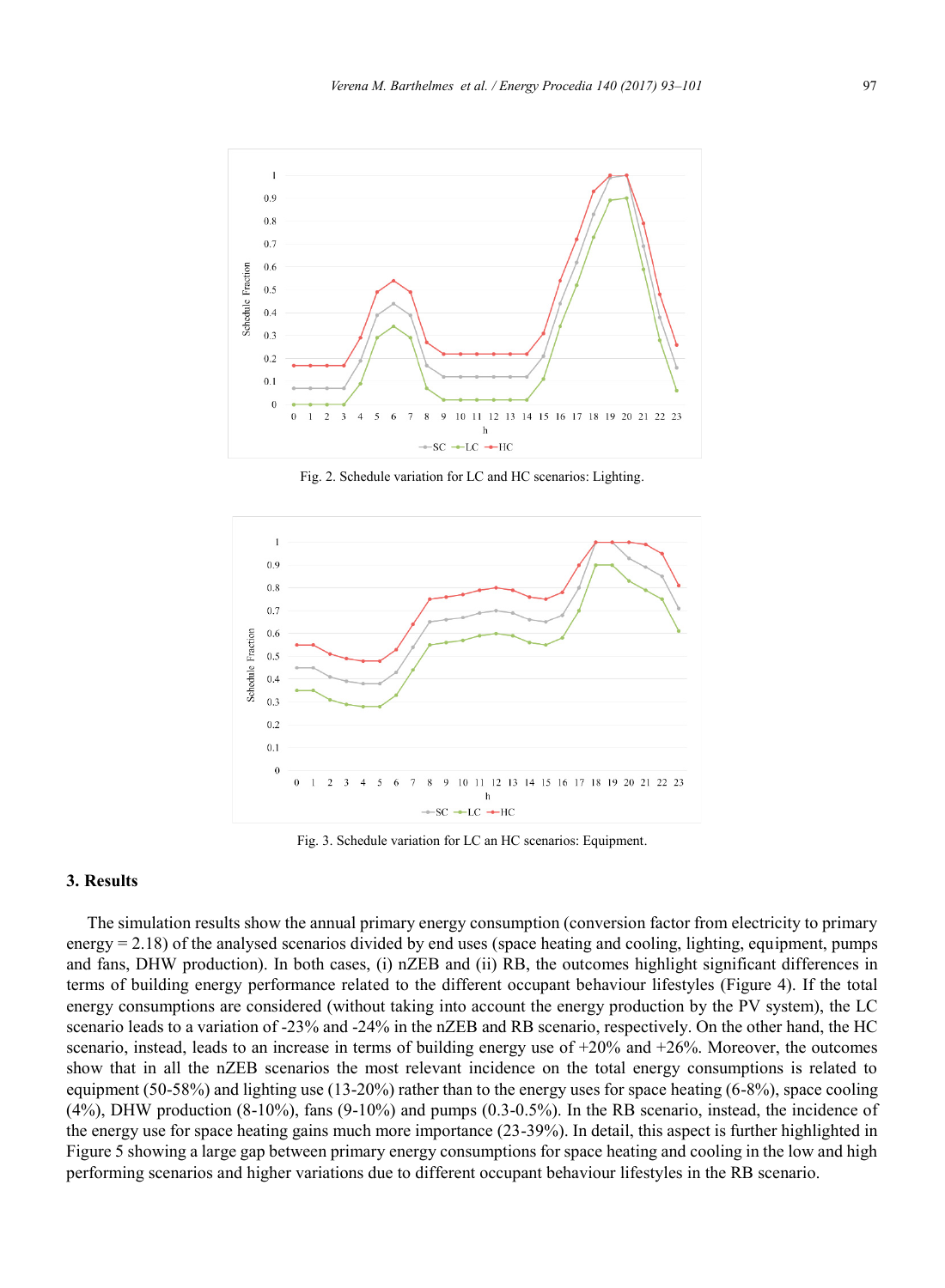

Fig. 4. Annual primary energy consumption of the analysed scenarios.

Furthermore, Figure 6 highlights the amount of energy consumptions covered by the energy production (in terms of primary energy) by the PV system (dotted blue line) for the nZEB and the RB scenario. This graph depicts that in the nZEB scenario a large amount of the total energy consumption is covered by energy production on-site by the 7kWp PV system ( $PV_{cov}$ = 65-100%). Nevertheless, these outcomes also reveal that the entire amount of energy consumptions are only covered in the LC scenario. Indeed, if the behaviour of the building occupants is energy wasting, it might not be possible to reach the nZE target, although if the building itself is considered high performing. In the RB scenario, instead, the PV system is able to cover only from 22 up to 36% of the total energy consumptions.



Fig. 5. Annual primary energy consumptions for space heating and cooling.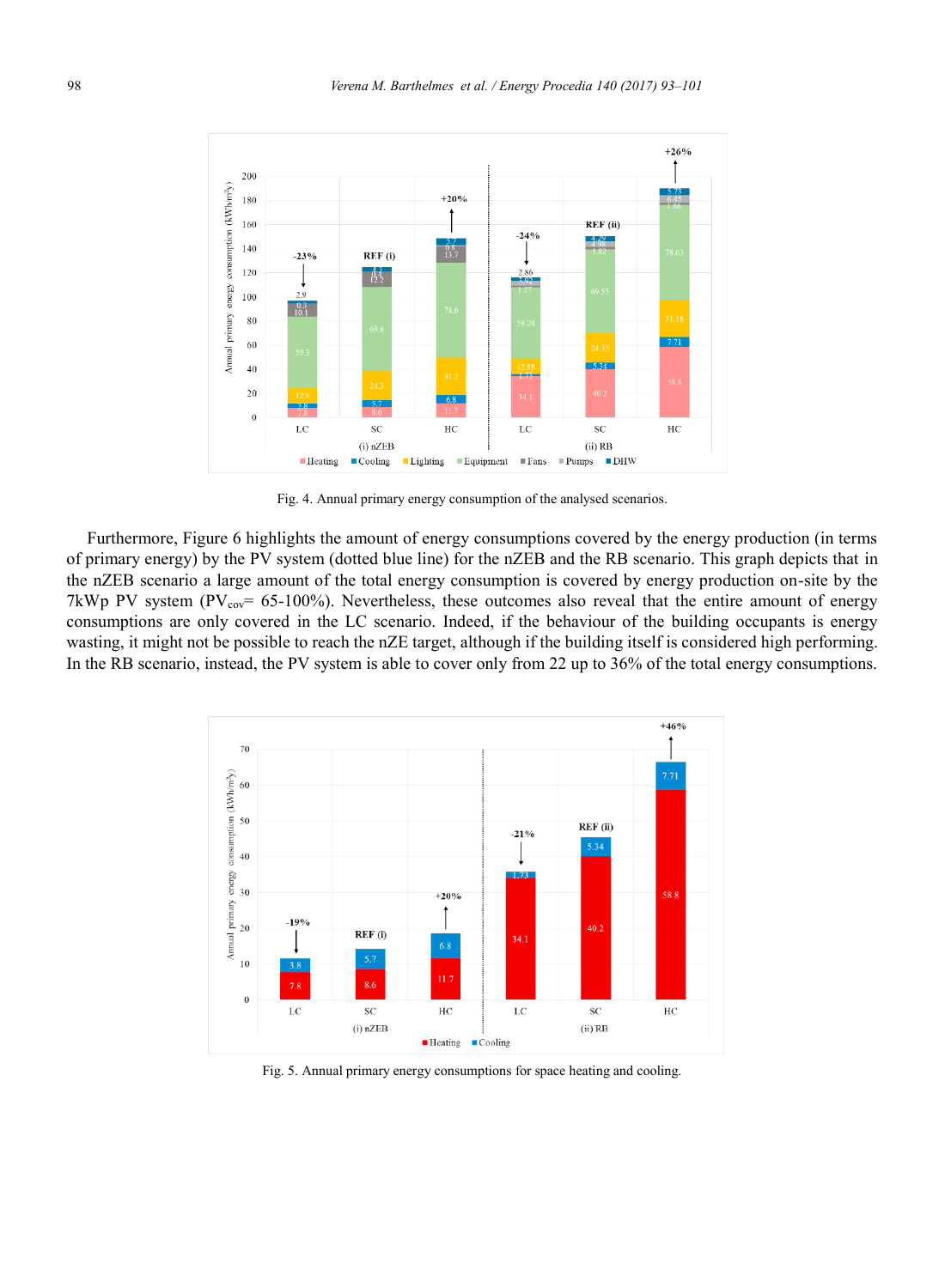

Fig. 6. Coverage of the annual primary energy consumptions by the PV systems.

The impact of the single variables on the total energy consumptions (Figure 7) are presented as percentage changes of the annual primary energy consumption of the low consumer and high consumer lifestyles compared to the standard profile for the single energy-related behaviour patterns indicated by a vertical black (dotted) line. This analysis takes into account the coverage of energy consumptions by the PV systems on-site defined for the nZEB and the RB scenario. The outcomes highlight that the most significant impact on the total energy use is given by different key variables in the two scenarios. As regards the nZEB scenario, the highest variation of the building energy use is due to the occupants' interaction and use of the equipment and lighting for both the low consumer and high consumer scenario. In particular, a low consumer might save up to 28 and 24% of the total energy use by operating more consciously the equipment and lighting systems installed in the home. On the other hand, a wasteful user might increase the energy consumptions 25 and 17%, respectively, for the use of equipment and lighting.



Fig. 7. Impact of the single lifestyle key variables on the building energy use.

The highest variation of the building energy consumptions in the RB scenario, instead, corresponds to the behavioural patterns related to the heating/cooling set point and operation profiles of the systems for the low and high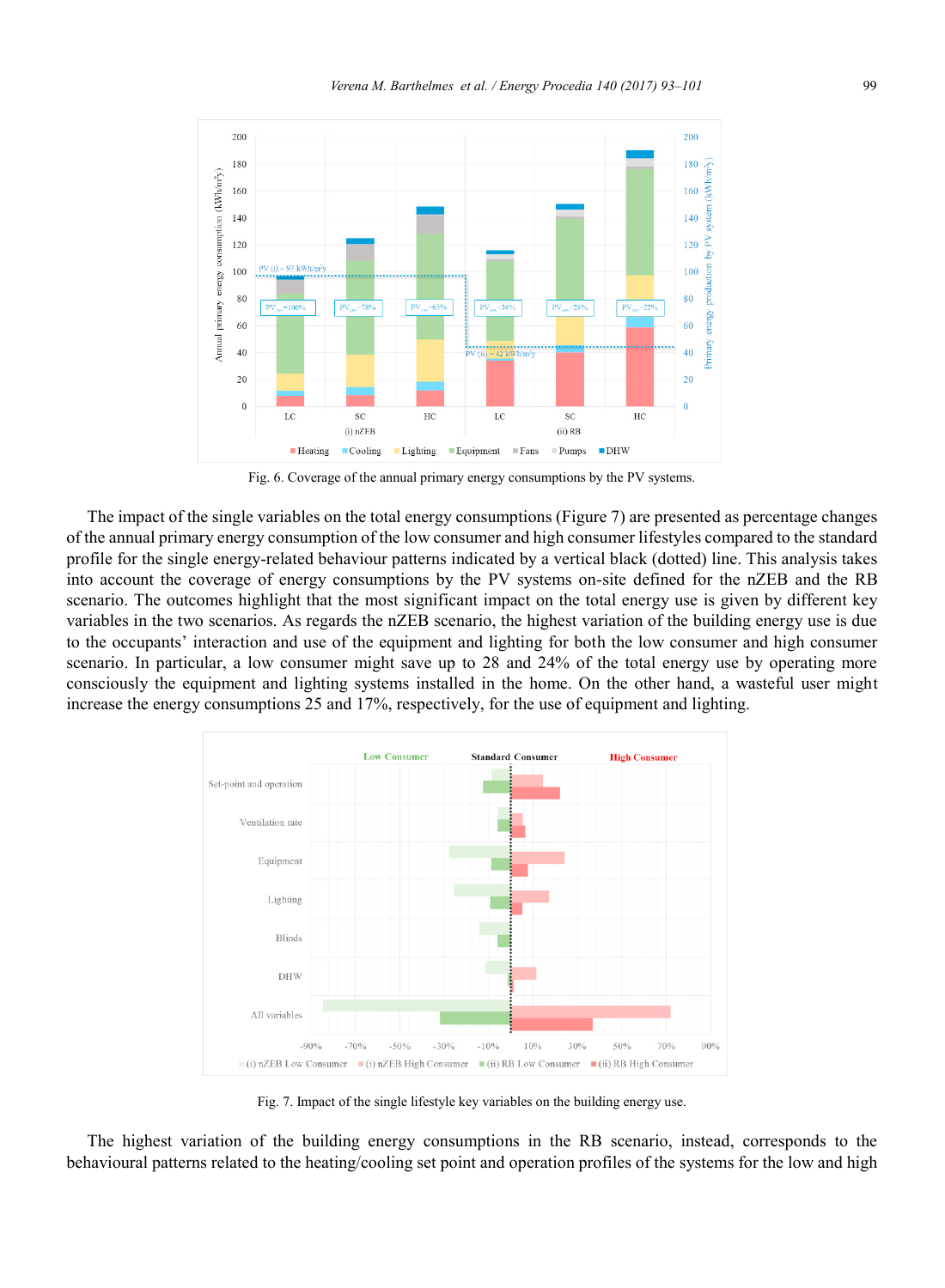consumer setting. In detail, the results show that the HC scenario related to this pattern might lead to an increase of the building energy use by 22%. The equipment and lighting settings instead have a lower incidence with respect to the nZEB scenario, -6 and -8.8 %, respectively, for the LC scenario and -9 and +5% for the HC profile. Furthermore, Figure 7 clearly highlights that the total energy performance gap due to the implementation of the complete low and high consumer profiles (combination of all the behavioural patterns) has a higher effect on the nZEB scenario (-84% for LC and +72% for HC) rather than on the RB scenario (-32% for LC and +37% for HC). These outcomes stress that once the building design and the technological solutions for the building envelope and system have been optimized, the effect of the occupants' attitude and interaction with the building gains even more importance.

In line with these outcomes, Table 3 provides a ranking of the behavioural patterns that mostly effect the building energy consumption in the (i) nZEB scenario and in the (ii) RB scenario and, therefore, highlights the key variables that should be particularly stressed in energy engagement programs. The authors emphasize that these results are based on one solely case study and on specific assumptions for the different occupant behaviour lifestyle settings.

| Rank of key<br>variables | $(i)$ n $ZEB$                        | $(ii)$ RB                            |  |  |
|--------------------------|--------------------------------------|--------------------------------------|--|--|
|                          | Equipment use                        | Temperature set-points and operation |  |  |
| 2                        | Lighting use                         | Equipment use                        |  |  |
| 3                        | Temperature set-points and operation | Lighting use                         |  |  |
| $\overline{4}$           | DHW use                              | Ventilation rate                     |  |  |
| 5                        | Adjustment of window blinds          | Adjustment of window blinds          |  |  |
| 6                        | Ventilation rate                     | DHW use                              |  |  |

Table 3. Ranking of the key variables (behavioural patterns) for scenario (i) and (ii).

#### **4. Conclusions**

The main goal of this work was to exploit the effect of assumed occupant behaviour lifestyles on energy performances of an (i) nZEB and a (ii) RB scenario, which are characterized by different performance levels related to the building features (envelope and building systems). In this research, three different levels of occupant behaviour lifestyles (high, standard, and low consumer) were evaluated by considering six types of interactions between inhabitants and the building envelope/systems (regulation of the heating and cooling set-points; energy use for equipment, lighting and DHW, ventilation rates, adjustment of window blinds).

The outcomes show that the assumed occupant behaviour lifestyles significantly influence the building energy use of the reference scenarios (SC). Therefore, this study denounces the compelling necessity of more solid reference models related to human behavioural issues in different building typologies, especially in nZEBs. Indeed, this paper shows that, according to different performance levels of the building features, different behavioural patterns of the building occupants result as key variables in the variation of the building energy use. This means that decision-makers of energy engagement campaigns in low and high performing building might have to give priority to different key variables while raising user awareness, even though, certainly, all the mentioned variables should be carefully addressed in both low and high energy performing scenarios. In particular, as regards the (i) nZEB scenario, the most influencing occupant-driven variables on final energy consumptions are related to the equipment use in first place (from  $-28\%$  up to  $+25\%$ ), and second, to the lighting use (from  $-26\%$  up to  $+18\%$ ). Indeed, the unpredictable loads related to these variables gain greater influence than in buildings whose envelope-driven loads dominate the consumptions profile. Indeed, in the latter, or rather the scenario related to (ii) RB show that the most influencing key variable on energy consumption is given by the variation of the behavioural patterns related to the space heating/cooling set-points.

Furthermore, the results of this study confirm that the total energy performance gap due to the implementation of the complete low and high consumer profiles (combination of all the behavioural patterns) has a higher effect on the nZEB scenario rather than on the RB scenario. Indeed, since in the high performing version of the building (nZEB)